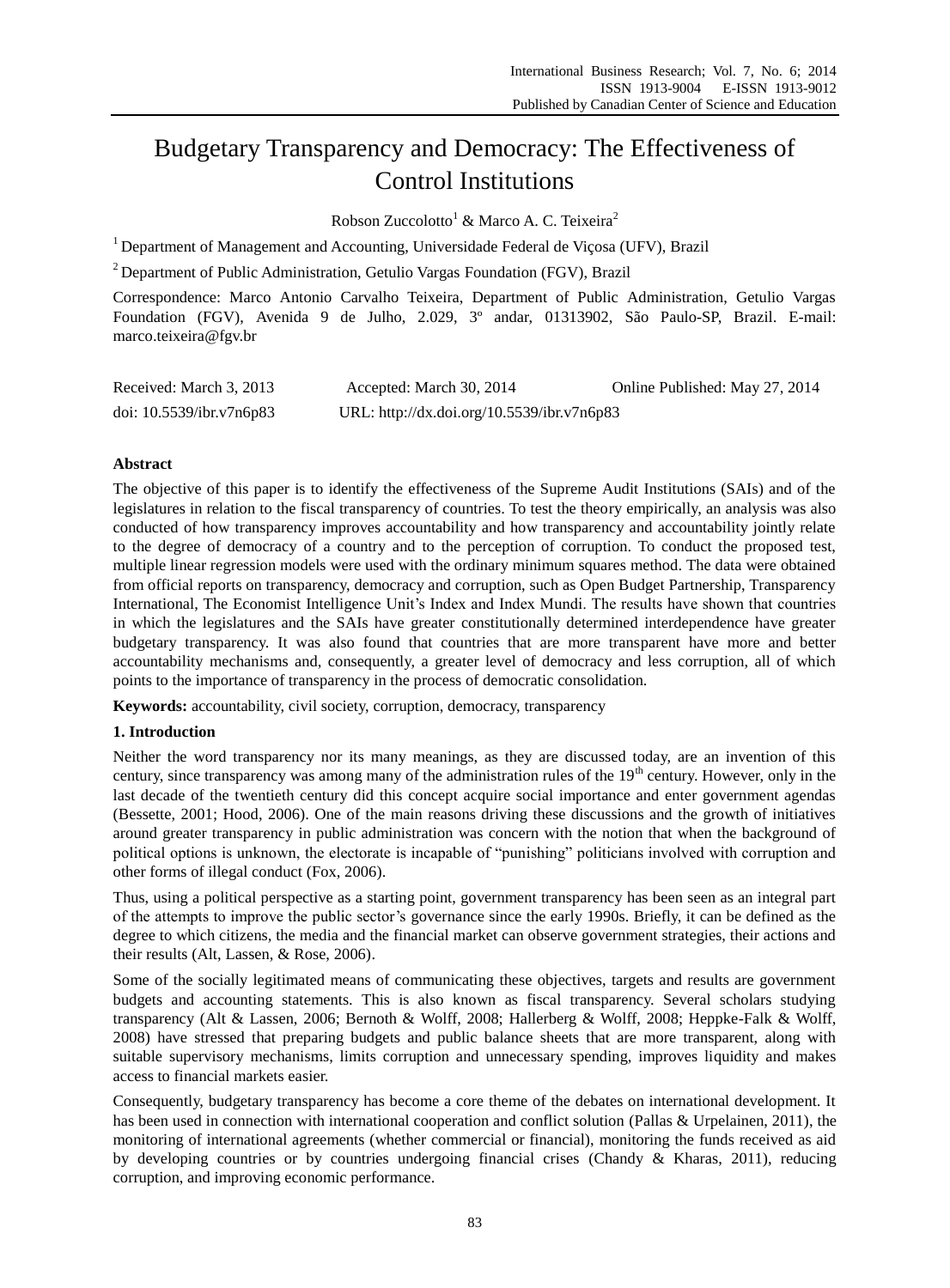Przeworski (2010) writes that transparency enables citizens to know whether governments are defending public interests or not, so citizens can apply appropriate sanctions. Thus, politicians whose acts are favorable to citizens' interest will be reelected, while those whose acts do not further these interests will lose elections. In other words, transparency makes it possible for governments to be held accountable for their acts, at least politically speaking. However, in a democratic environment, with strong, consolidated institutions, accountability should not only exist in the political sphere. This being the case, Schedler (1999) establishes three issues considered necessary for its effectiveness: information, justification and punishment. The first two (information and justification) refer to what the author calls "answerability", namely, the duty of those who hold public office to inform, explain and answer for their acts; whereas the latter (punishment) concerns the capacity of enforcement, in other words, the capacity of agencies to impose sanctions and loss of power for those who violate their public duties.

Corroborating the previous statements, Meijer (2009) points out that transparency is supposed to improve governments worldwide, because it reduces corruption and increases accountability to citizens. Additionally, it can be stressed that transparency is a fundamental tool for governments for increasing their credibility, improving their international relations, gaining access to markets and credit, and reducing corruption, among other elements (Mulgan, 2007; Cuillier & Piotrowski, 2009; Relyea, 2009; Shuler, Jaeger, & Bertot, 2010).

Kaufmann, Kraay, and Mastruzzi (2005), however, stresses that implementing and developing transparency depends on efficient budgetary institutions (Note 1). Thus, in the budgetary process, two types of institution play a central role for the development and institutionalization of transparency: Supreme Audit Institutions and the legislatures. Corroborating this statement, the International Budget Partnership (2010) stressed the importance of the independence of Supreme Audit Institutes (SAIs) (Note 2) and of legislatures when it comes to approving budgets and budget amendments and, consequently, for increasing the fiscal transparency of countries, which helps reduce corruption.

Although many studies have been conducted on the theme of transparency and, more specifically, of fiscal transparency, none has focused on learning about the effectiveness of democratic institutions for developing transparency and combating corruption. Therefore, given all the arguments presented, this paper seeks to answer the following question: How effective are the control bodies (SAIs) and the supervision (legislature) in improving transparency and consequently in reducing corruption in the public sector?

In general, given the proposed problem as a starting point, the objective is to identify the importance of the independence of the legislative power and the SAIs for country transparency and, secondarily, to identify the extent to which: i) transparency influences accountability mechanisms; ii) transparency and accountability influence the perception of corruption; and iii) transparency and accountability influence the level of democracy of countries.

The structure of this paper is as follows: Section 2 presents the concepts of transparency and the research on which this work is based; Section 3 presents the data collection and analysis methods; Section 4 presents the research findings; and Section 5 presents the final thoughts in this paper.

# **2. Theoretical Framework**

# *2.1 Transparency and Its Importance*

As Grigorescu (2003) highlights, awareness of the importance of transparency and of its explanatory power is becoming increasingly relevant for researchers in several fields of knowledge. Additionally, because of the variety of interests involving the information flow, the transparency concept has not been monopolized by any particular field of study. As a result, it can be found in studies on international conflicts, international organizations, political environment, monetary policy, trade, corruption, democratic theory, public administration, etc.

Regardless of the field of study, the debate about transparency has become a core theme in the agenda of almost all organizations, whether they are public or private, large or small (Hood, 2006). This suggests that transparency has reached a "quasi-religious" level of significance in the debate about governance and institutional performance. Ball (2009) suggests that the transparency theme is beginning to subsume accountability in public discourse on good governance. This pronounced demand for transparency is based on a number of factors. The first is that transparency is one of the fundamental moral requirements of democratic societies, in which the people's right to have access to information is broadly accepted (Pasquier & Villeneuve, 2007). The second is that transparency is a practical measure for reducing corruption, acting as a dissuasive element in relation to corrupt behavior. In other words, it dissuades civil servants from abusing their positions in order to fulfill private interests, since transparency constantly fosters the vigilance of citizens (Florini, 2007). Corroborating the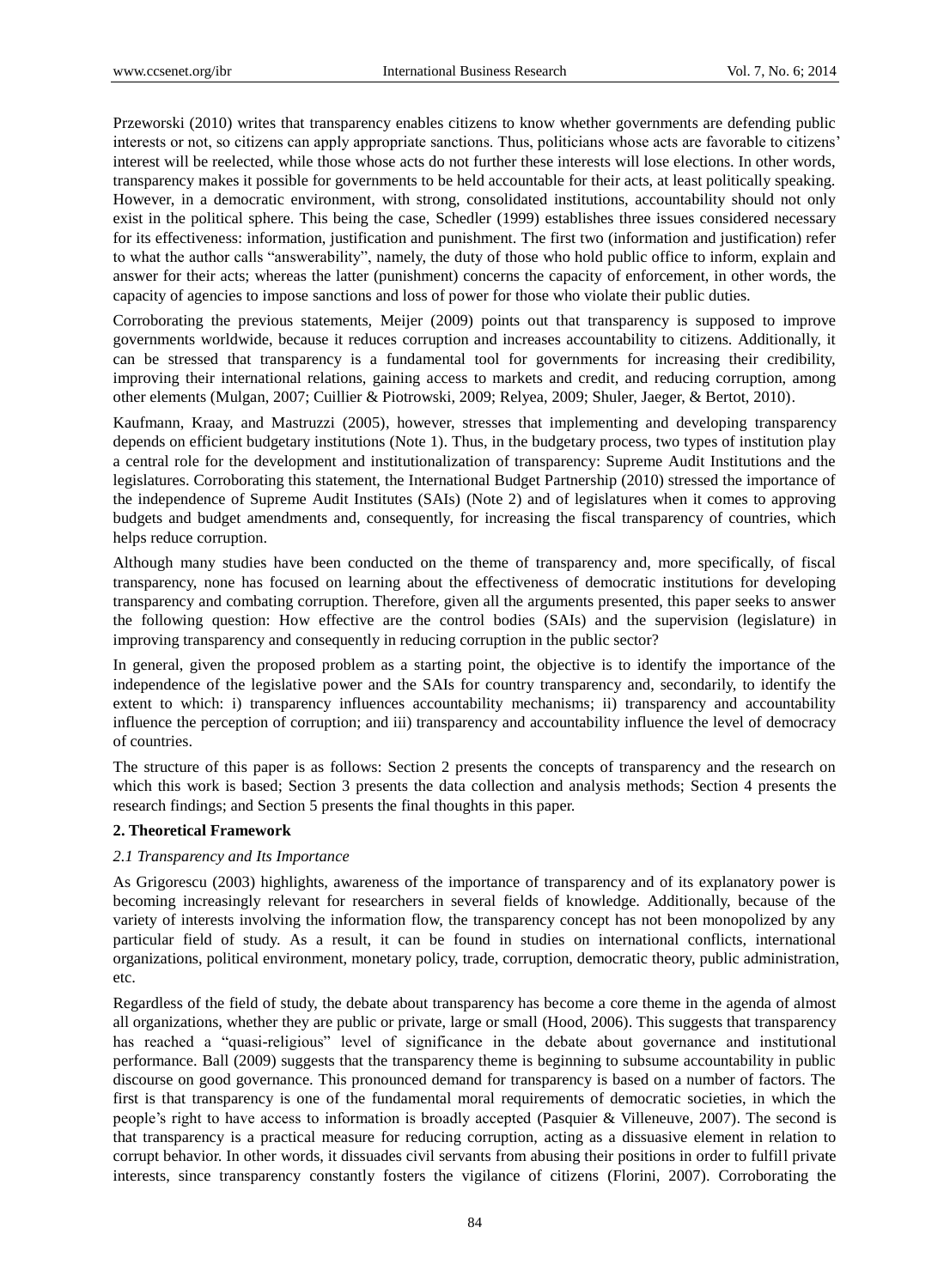preceding statements, (O'Neill, 2006) observes that transparency can also be used as a strategy for deterring corruption and correcting poor performance. The third factor is that transparency has a positive impact on confidence and on accountability (Heald, 2003). According to Holzner and Holzner (2006), "transparency is associated with rendering accounts and with accountability" (p.  $114$ ), as it enables citizens to monitor the quality of public service, and consequently encourages governments to improve the quality of spending and services provided to citizens.

Broadly speaking, as Fox (2006) highlighted, one of the main reason that drove the discussions and growth of initiatives around greater transparency in public administration was a concern with the fact that, when the history of political actions is unknown, the electorate is incapable of "punishing" the politicians that are involved with corruption and other forms of illegal conduct. Additionally, (Speck, 2002) explains that transparency is important because (i) it is the basis for the practice of accountability; ii) it is a tool for combating bad administration and corruption; iii) it fosters public confidence; and iv) it enables citizens to have access to information about public administration.

# *2.2 Conceptual Interfaces between Fiscal Transparency, Democracy, Accountability and the Perception of Corruption*

Although the concept of transparency is increasingly found in academic literature, its meaning continues to be fluid. This is due, in part, to the fact that this concept is used in different aspects of information flow. In the literature on conflicts between countries, one country is transparent if the other manages to obtain information about the preferences of society and its respective support for government actions. However, in the literature on international regimes, transparency refers to the information that all countries provide to international organizations. In studies on corruption, transparency refers to the existence of information about corruption practices in a country and how the existing set of measures designed to combat corruption can be put in motion. However, in Political Science literature, the transparency concept is linked to governments divulging information to internal and external players (Grigorescu, 2003).

Piotrowski (2007) points out that transparency is generically defined as the flow of information that is open to society and that the literature on transparency in the relationship between those who govern and citizens has increasingly emphasized the importance of this opening. The author then complements his thinking by stating that government transparency is equal to opening up government.

Oliver (2004), in turn, argues that transparency in an organization does not only concern what is communicated externally, but, above all, what it is right to communicate. This author introduces the concept of "new transparency‖ to describe the current trend toward organizations being required to divulge information. The author also highlights that in the past several governments provided information passively, in other words, only when they were required to do so. Currently, however, the demand that governments actively divulge more and better information has grown significantly.

As for its definition, the classic concept of (Kopits & Craig, 1998) highlights that fiscal transparency can be defined as:

As openness toward the public at large about government structure and functions, fiscal policy intentions, public sector accounts, and projections. It involves ready access to reliable, comprehensive, timely, understandable, and inter-nationally comparable information on government activities … so that the electorate and financial markets can accurately assess the government's financial position and the true costs and benefits of government activities, including their present and future economic and social implications (p. 1).

Given the preceding concept, Colecchia and Schreyer (2002) state that a transparent budgetary process is one that provides all information about a government's fiscal policy and that does so simply, with little accounting complexity and with understandable financial statements. Finally, they say that budgets that are accessible to the public and to those who formulate public policy, as well as those that present consolidated and understandable information, are transparent.

Nevertheless, transparency has not always been present in the administration models of governments, having only appeared following the introduction of the model called Public Service Orientation (PSO), which, besides equity, introduced accountability (holding administrators responsible). To be effective, this must be preceded by transparency (Philipps & Stewart, 2008). This change in objectives from effectiveness/quality to accountability/equity, as highlighted by Matias-Pereira (2002), was driven by how one focuses on the target audience, ascribing to them, in addition to rights, also duties vis-à-vis the State and other citizens. The author also stresses that another important PSO element is that it is based on the decentralization of public services,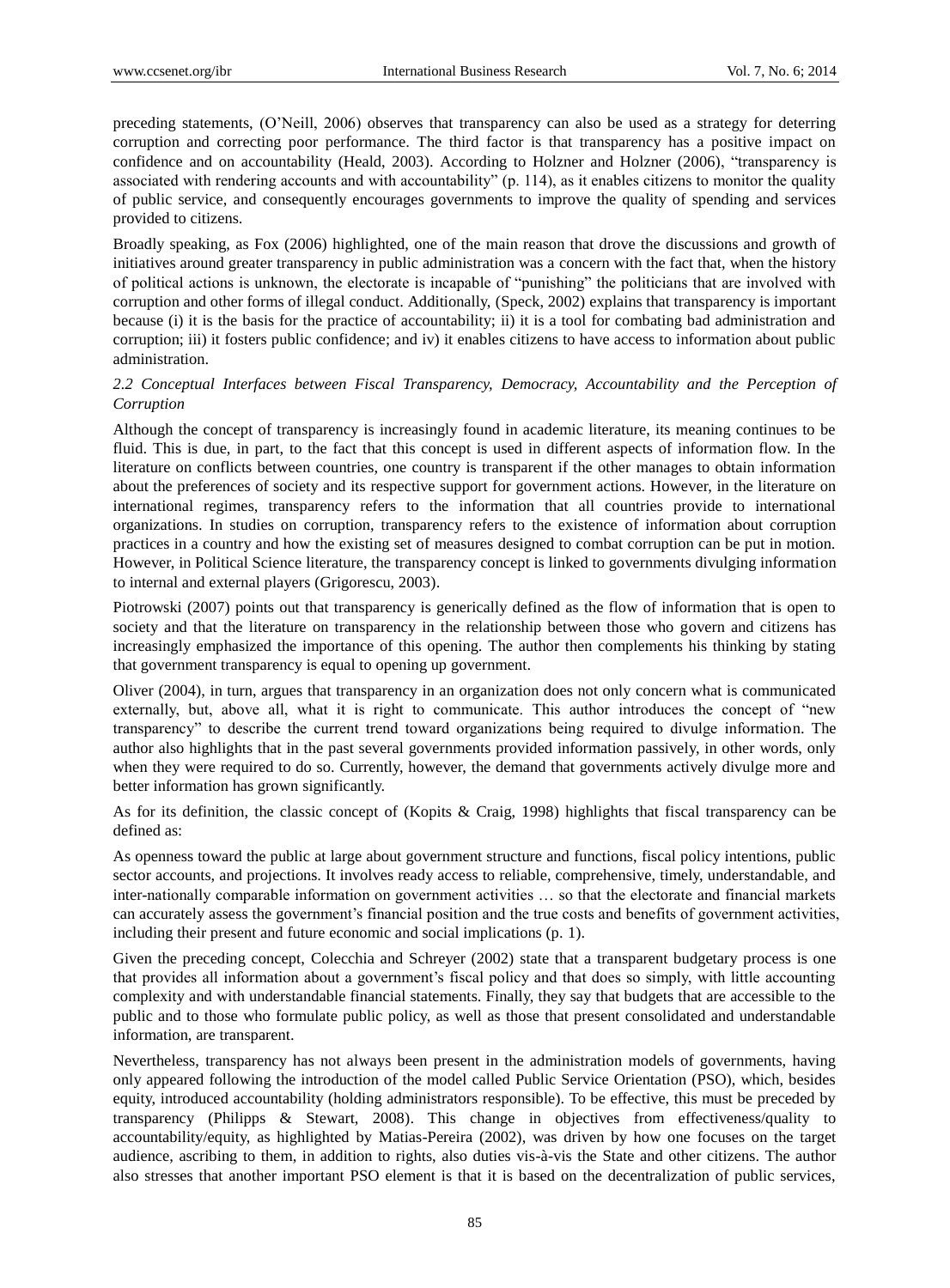thereby enabling the introduction of accountability as well as citizen participation in determining public policies.

Because of the decentralization of the state, Silva (2001) says that the institution of the state implicitly carries with it a potential distributive conflict between the private agents that try to obtain political representation by way of pressure groups. These practices may go hand-in-hand with defense of the private interests of the public agents themselves and, for this reason, it becomes necessary to establish a legal system capable of minimizing the possibility of undue appropriation of public resources resulting from any distributive conflict among all society agents. Matias-Pereira (2002) further adds that it becomes evident, then, that the pursuit of transparency in democratic countries calls for the creation of institutions for the control, rights and guarantee of public assets. Therefore making information available by means of an effective policy of public transparency of government acts becomes indispensable for citizens to become allies of the control institutions in the function of caring for the integrity of the administration of public resources.

However, public transparency is not fully realized if it is dissociated from democratic processes. As seen in the definition of transparency, the term democracy is also loaded with controversies (Sartori, 1994), but bringing this discussion to the sphere of political relations, Arantes, Loureiro, Couto, and Teixeira (2010) point out three principles that guide the existence of a democratic regime: 1) the government must emanate from the will of the people, who become the main source of sovereignty; this is what confers legitimacy upon the governing entity and its acts; 2) those governing must render accounts to the people, justifying their acts and omissions during the exercise of power, enabling citizens to have access to information in order to demand accountability from public authorities and to decide whether or not to confer upon the incumbent the right to remain in his or her post, when the time comes for voting; and 3) the State and state authorities must be governed by rules that *a priori* outline their field of action and give citizens the right to complain whenever they feel their rights are being threatened by the actions of the such authorities.

After all, on what other counts does public transparency depend on the existence of democracy? The possibility of contradictory elements is indispensable for the consistency of the information provided to society. Government data should be questioned and deconstructed up to the point of confirming whether it is true. Situations of this kind are only possible in democratic regimes. In situations in which the sources of information cannot be questioned and argued against, transparency does not properly fulfill its role of empowering society and its representatives. A lack of information or poor quality information weakens the institutions that form the accountability system because citizens are deprived of necessary and understandable information that can enable them to demand the defense of their interests, requiring that public authorities be responsible. It is worth recalling that Prado and Diniz (2012, p. 19) state that the conceptual dimension of accountability "touches upon not only the rendering of accounts and the publicizing of government actions, but also upon the existence of institutional mechanisms for controlling public administration, all of which can give rise to incentives and sanctions."

Accountability depends fundamentally on the existence of transparency in the acts of those in government. The quality and consistency of the transparency and the existence of mechanisms for complaining about and holding governing entities accountable are inherent to the democratic regime. If, as Thompson (2002, p. 97) states, corruption can be understood as "perversion or lack of integrity in the performance of public duties through bribes and favors", the perception of society about corruption practices will tend to increase in an environment of political freedom (democracy), where competition for power and the availability of information require greater publicity regarding public dealings. As Ribeiro (2000) stated, revealing corruption schemes is one of the virtues of the democratic environment and not a problem of democracy, as one is often led to think.

The establishment of an environment that favors minimizing those practices that adversely affect public assets by improving the legal framework, strengthening institutions and creating channels for dialogue between society and the control institutions is only possible if transparency, accountability and democracy are linked simultaneously. If the existence of democracy is an absolute prerequisite for efficient transparency and accountability tools to come into play, an improvement in and consolidation of democracy are the inevitable outcomes in a society with a large degree of transparency and where control institutions are efficient mechanisms for preserving public integrity.

The next section will discuss the importance of institutions for increasing transparency and accountability in countries.

#### *2.3 The Importance of Budgetary Institutions in the Transparency Process of Countries*

According to Hagen (2007), budgetary institutions are all the formal and informal rules and principles, according to which budgets are prepared, approved and implemented. Moreover, this set of rules breaks the process down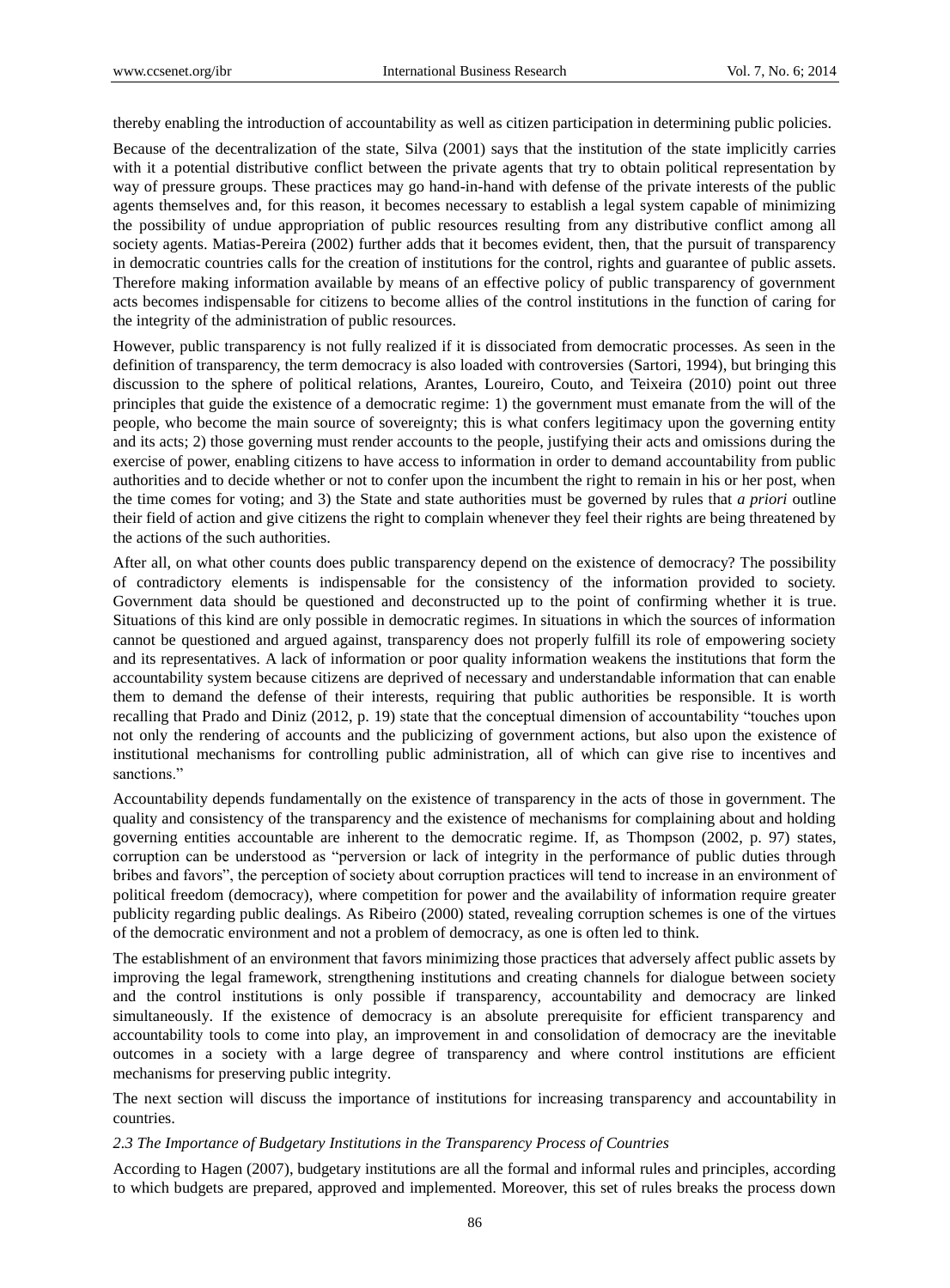into different stages, determining who does what at each stage, besides regulating the information flow between the various players in this process. The author stresses that institutions shape the results of the budgetary decision-making process they govern. He also stresses that these institutions vary from country to country and, to a lesser extent, over time. Therefore, they can be used to explain fluctuations in fiscal policy and consequently in transparency and accountability among countries. Furthermore, as Hall and Taylor (2003) stress, the choice of different institutions can be a function of social, political and historical variables that may influence both institutional choice and the fiscal result.

Therefore, since institutions result from a socio-historical-cultural process, they only seldom change and so can be regarded as predetermined, at least in the short and medium term. In other words, as it is expensive and complex to change current institutions, they must produce extremely unsatisfactory performance to make it worthwhile altering them and, as a result, there is a strong predisposition towards maintaining the *status quo* in institutional reforms.

In general, one can distinguish between two types of institution: laws that prescribe budgetary targets and procedural rules. Regarding the laws that establish budgetary targets, they are normally associated with macroeconomic theories and will not be discussed in depth in this paper. Regarding procedural rules, one can identify three stages in the budgetary process: i) formulation of the budget proposal within the executive branch of government ("the executive"); ii) presentation and approval of the budget in the legislature; and iii) the execution of the budget by those in government (Alt & Lassen, 2006).

However, what stands out is that for many years preparing budgets was an activity that belonged solely to the executive, which, normally, would then delegate it to the ministry of finance or the treasury. In this process, besides the fact that little information was divulged about the budget, nothing was known about how priorities were determined. Nevertheless, the emergence of a new, management-oriented public administration emphasizing greater opening of the budgetary process and the need for strong supervisory institutions led to the creation of a budgetary system in which three government areas acquire a formal role in the budgetary process: the executive, the legislature, and the SAIs (Santiso, 2004).

The reasons for the existence of these three areas of government, as previously described, in modern public finance systems is to provide proper control of accounts and thus to ensure that the funds collected will be spent in such a way as to reflect national priorities and to promote development (IBP, 2010). In this sense, the role of the executive is to propose the budget; the legislature, as a representative of the people, is responsible for improving the budget, discussing it, amending it, approving it and vetoing it, besides monitoring its execution by governments; as for SAIs, they are in charge of overseeing the execution of the budget, helping the legislature in this role.

The SAIs function as agencies that inform the legislature and help it to oversee the execution of the budget. Therefore, they check whether revenues are being collected and whether executive spending is in line with both the approved budget and financial legislation regulations. Generally, the SAIs present their audit reports to the legislatures, which, in turn, organize hearings to discuss the conclusions of these reports. Based on these hearings, corrective measures are recommended to the executive. The legislature then assesses whether the executive has fulfilled all the recommendations that were required of it, thus closing the cycle of accountability (IBP, 2010).

To conduct effective supervision of budgets, legislatures and SAIs must have legal authority, preferably of a constitutional nature, which specifies their functions and the nature of their relationship with the executive. Thus, legislatures and SAIs tend to be more effective in performing their roles when they have been constitutionally granted legal powers, investigation capabilities and full information about public finances.

Many countries, however, still have legislatures and SAIs with little independence, without defined constitutional powers, with poor investigation capabilities and, consequently, little information on the spending and tax collection of their governments. Consequently, it is believed that the degree of transparency in countries where these institutions are weak is lower, which jeopardizes the instruments of accountability and, consequently, the level of democracy. As the objective of this study is to identify how the independence of institutions designed to monitor and control the executive furthers the process of transparency, the main hypotheses of this paper are:

Ha : Countries with more independent monitoring and control institutions divulge more fiscal information and have budgets that are more transparent.

Hb: Countries that divulge more and better budgetary information have more and better accountability mechanisms.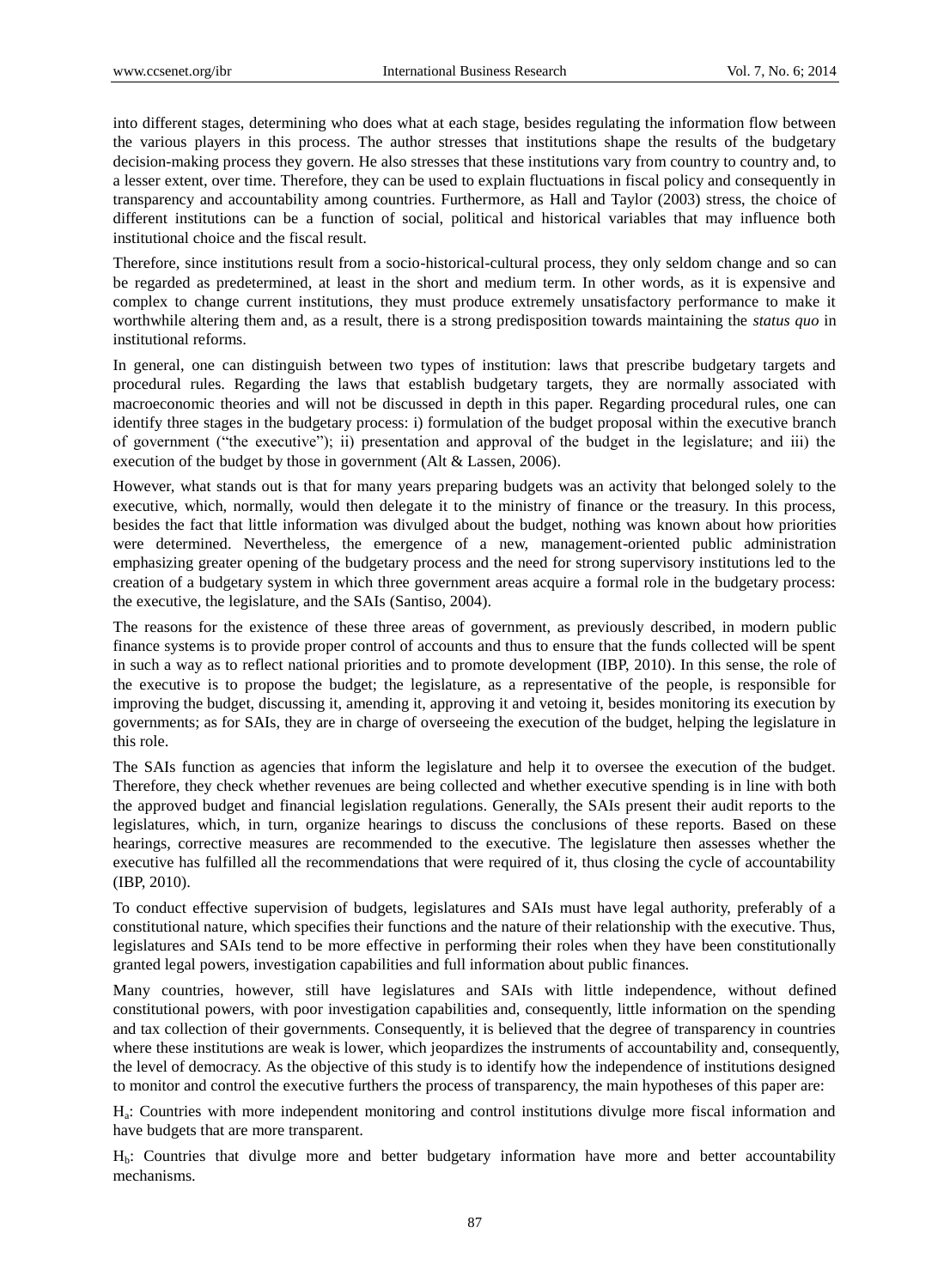H<sub>c</sub>: Countries that are more transparent and that have more accountability mechanisms have a greater level of democracy.

Hd: Countries that are more transparent and with better accountability mechanisms have lower rates of perceived corruption.

The methodological path used in this study to test these hypotheses and consequently to confirm the existing theory is described below.

# **3. Methodology**

Regarding its objectives, this study can be classified as a descriptive one, since it aims to establish the relationships that exist between the transparency, accountability and democracy variables. As for the technical procedures, the research is of the documental kind, being based on the reports of official organizations such as the Open Budget Partnership, The Economist, Transparency International and Index Mundi. It is also experimental, given that a study object was determined, variables capable of influencing this object were selected and ways of controlling and observing the effects of variables on the object were defined.

As for data collection, what was used was a sample of 94 countries grouped into the following geographical regions: East Asia and Pacific, Eastern Europe and Central Asia, Latin America and the Caribbean, the Middle East and North Africa, South Asia, and Sub-Saharan Africa. As no information on transparency was available for all the countries, the sample consisted of the same countries listed in the *Open Budget Survey* 2010 (Note 3). Still, one should stress that the countries São Tomé and Principe, as well as Fiji, were excluded from the sample because the former had no information on its level of democracy and the latter, no information on its level of corruption.

As for the variables used in this study, Table 1 shows the variables that were employed, their meaning, the source of the data used and the signals expected for each variable. It also summarizes the theoretical basis for each variable.

| <b>Variable</b>          | <b>Notation used</b> | <b>Source</b>                                   | <b>Expected sign</b> |
|--------------------------|----------------------|-------------------------------------------------|----------------------|
| Transparency             | Transp               | OBI Index 2010                                  |                      |
| Level of democracy       | demlevel             | The Economist Intelligence<br>Unit's Index 2010 | Positive             |
| Wealth                   | Wealth               | Index Mundi                                     | Positive             |
| Power of the legislature | legpower             | OBI Index 2010                                  | Positive             |
| Power of the SAIs        | SAIpower             | OBI index 2010                                  | Positive             |
| Accountability           | account              | The Economist Intelligence<br>Unit's Index 2010 | Positive             |
| Corruption               | corrup               | Transparency International                      | Positive*            |

## Table 1. Variables used in the study

*Note.* \*The relationship is expected to be positive because the scales are inversely proportional.

# Identification of and justification for the variables:

- Level of democracy (demlevel): the IBP report (2010) indicates that countries in which democracy is better consolidated have greater rates of transparency.
- Wealth (GDP/capita) (wealth): a study by Alt et al. (2006) indicates that wealthier countries tend to be more transparent.
- Power of the legislature (legpower): the power that the legislature of a country has to approve budgets at the beginning of the year and to approve the amendments made during the course of the tax year. In addition, it also takes into account the time the legislature has to evaluate the budget and for budget discussions. A study by Kaufman (2005) indicates that legislatures that are more independent improve fiscal transparency. Kaufman (2005) indicated that SAIs with a greater degree of independence from the executive improve fiscal transparency.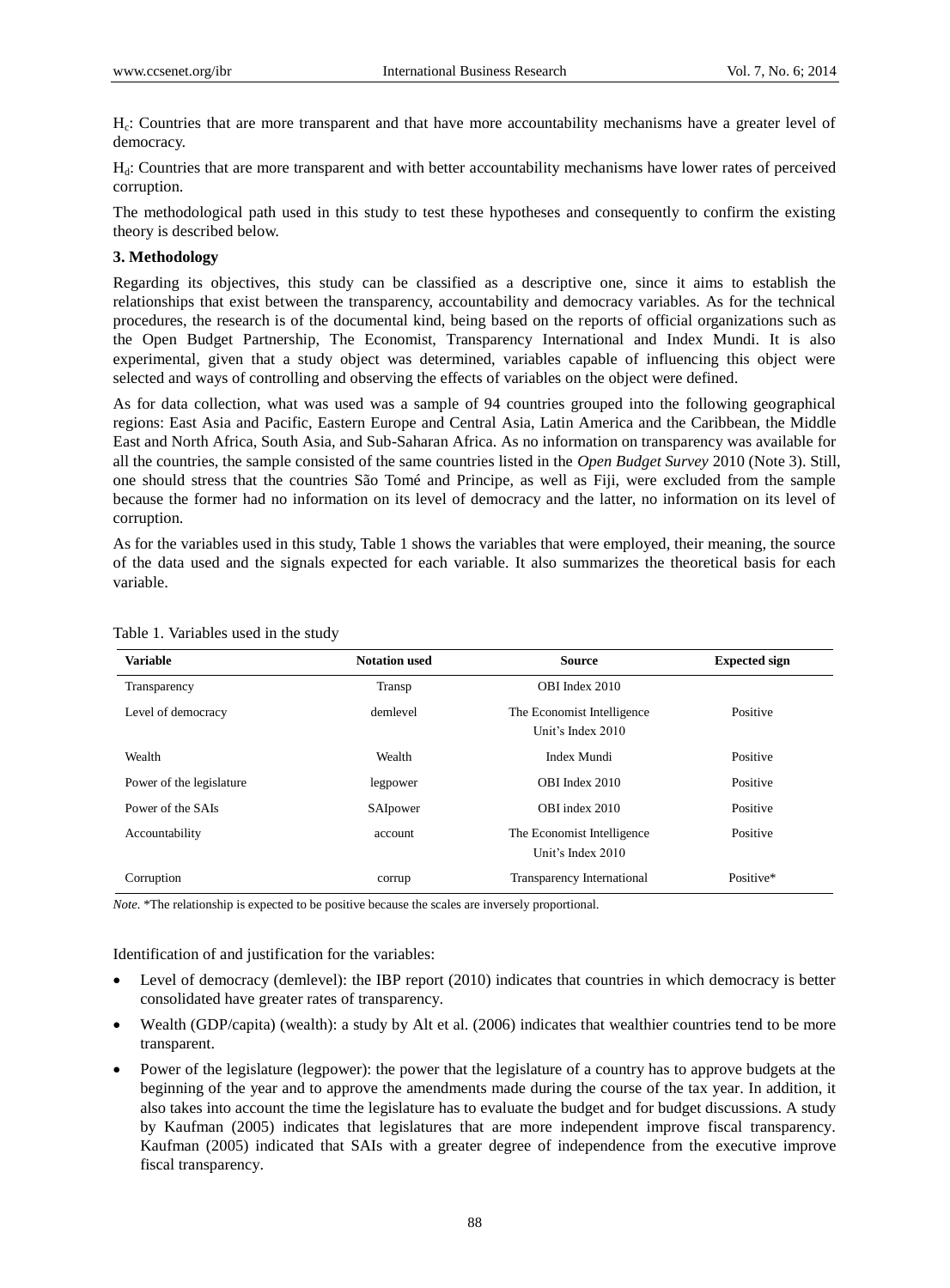- Accountability (account): degree of accountability. A study by Meijer (2009) and Florini (2007) indicates that transparency improves the accountability of countries.
- Corruption (corrup): perception of corruption in the countries. The theoretical studies of Meijer (2009), Relyea (2009) and Florini (2007) indicate that transparency and the mechanisms of accountability reduce corruption and increase the level of democracy.

To test the hypotheses, we used the ordinary least squares (OLS) method. The tests were conducted in stages and for each hypothesis.

In the first hypothesis, what was tested was the effectiveness of the SAIs in relation to the fiscal transparency of the countries and the model used was the one presented in Equation 1.

$$
Transp = \alpha + \beta_{1legpower} + \beta_{2SApower} + \beta_{6wealth} + e_i
$$
\n(1)

In order to empirically prove the theory that establishes that transparency improves accountability and consequently raises the level of democracy and reduces corruption, three models were tested. The first aimed to identify whether greater transparency did indeed lead to more accountability mechanisms and, consequently, to more accountability. This model is presented in Equation 2.

$$
Account = \alpha + \beta_{Itransp} + \beta_{2wealth} + e_i \tag{2}
$$

The purpose of the second model was to identify whether greater transparency and more accountability mechanisms did, indeed, improve the level of democracy of countries. The model is presented in Equation 3.

$$
Democ = \alpha + \beta_{Itransp} + \beta_{2account} + \beta_{3 wealth} + e_i
$$
\n(3)

Finally, the third model had the purpose of identifying whether greater transparency and greater accountability did indeed result in lower rates of corruption. This model is presented in Equation 4.

$$
Corrup = \alpha + \beta_{Itransp} + \beta_{2account} + \beta_{3wealth} + e_i
$$
\n(4)

In all the models, the *per capita* wealth variable was used as a control variable, since countries with better economic conditions may have more information mechanisms available, though not necessarily because of their level of democracy or corruption. To carry out the tests, Eviews 6.0 software was used and the significance level for all tests was 0.05 (5%).

#### **4. Presentation and Analysis of the Results**

This section presents the results of the study and is broken down into four sections. The first aims to identify the relationship between the independence of the SAIs and the legislature, on one hand, and the transparency level of the countries, on the other. The second aims to identify the relationship between the countries' accountability mechanisms and transparency. The third aims to identify the relationship between transparency and accountability on the level of democracy of the countries in the sample, while the fourth aims to establish the association between the transparency and accountability variables and the level of democracy of the countries in the sample.

## *4.1 Power of the SAIs and the Independence of Legislatures*

As was previously described, the first test conducted in this study consisted of identifying the effectiveness of the SAIs upon the fiscal transparency of countries. The model used for this was presented in Equation 1. The "Wealth" variable was used as a control variable.

The results presented in Table 2 indicate that the variables that are related with the effectiveness of the SAIs and of the legislatures (Equation 1) were statistically significant at the 5% level. In addition, the model presented an adjusted  $\mathbb{R}^2$  of 0.5827 (58%) and the constant was not statistically significant. One should also highlight that there was a concern with controlling the model with regional dummy variables (East Asia and Pacific, Eastern Europa and Central Asia, Latin America and the Caribbean, Middle East and North of Africa, South of Asia, and Sub-Saharan Africa). These did not, however, turn out to be significant in the presented models and occasionally, even if they had some statistical significance, they made no sense in the tested models.

As for the assumptions underlying the presented regression, one can see in Table 3 that they were met, which points to the effectiveness of the theory stating that democratic and budgetary institutions with greater constitutional powers increase the fiscal transparency of countries.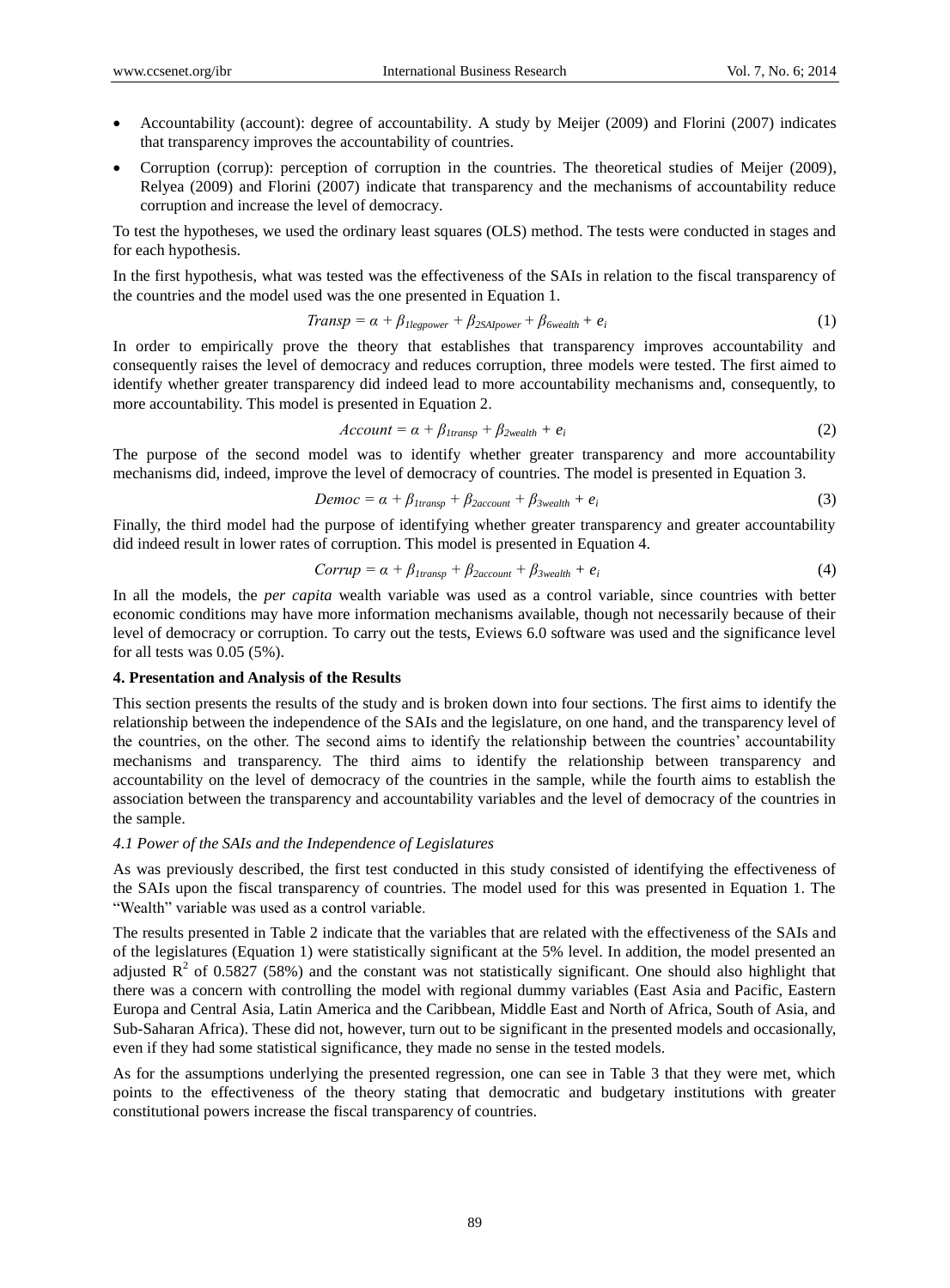| <b>Variable</b>          | Coefficient | <b>Std. Error</b> | t-Statistic | Prob.  |
|--------------------------|-------------|-------------------|-------------|--------|
| Legislature Independence | 0.261547    | 0.113030          | 2.313953    | 0.0489 |
| Power of SAIs            | 0.508204    | 0.096519          | 5.265479    | 0.0000 |
| GDP/capita               | 0.000303    | 0.000166          | 1.822520    | 0.0718 |
| Constant                 | 3.018251    | 4.537539          | 0.665175    | 0.5077 |

#### Table 2. Regression result—equation 1

*Note.* Significance level of 5%.

#### Table 3. Tests of regression assumptions—equation 1

| <b>Assumption</b>       | Test                            | a used   | a found   |
|-------------------------|---------------------------------|----------|-----------|
| Normality               | Jarque-Bera                     | 0.05     | 0.3155    |
| Autocorrelation         | Breush-Godfrey (LM test)        | 0.05     | 0.3743    |
|                         | Durbin-Watson                   | Not used | 1.9387    |
| Homoscedasticity        | White                           | 0.05     | $0.0467*$ |
| Perfect non colinearity | Variance inflation factor (VIF) | >10      | 2.47      |
|                         | Tolerance                       | > 0.05   | 0.4035    |

*Note.* \* To correct the problem of hereroscedasticity, White's correction was applied and the analysis was conducted with robust standard errors.

#### *4.2 The Influence of Transparency on Accountability Mechanisms*

In this stage of the research, what was tested was whether, according to the theory, countries with greater transparency indicators also had more accountability mechanisms. It is believed that because more information is available, there will be more social monitoring and, consequently, more accountability.

When the Equation 2 calculations were worked out, the transparency variable (transp) turned out to be significant at the 5% level (sig. 0.0008) and with  $R^2$  equal to 22%. This indicates that the theory seems to be correct, i.e., countries with a greater level of transparency have more accountability mechanisms. One should point out that the constant did not turn out to be significant.

Additionally, the assumptions of the regression were also tested and the results are shown in Table 4.

| <b>Assumption</b>       | <b>Test</b>                     | a used   | a found |
|-------------------------|---------------------------------|----------|---------|
| Normality               | Jarque-Bera                     | 0.05     | 0.1301  |
| Autocorrelation         | Breush-Godfrey (LM test)        | 0.05     | 0.7461  |
|                         | Durbin-Watson                   | Not used | 1.8625  |
| Homoscedasticity        | White                           | 0.05     | 0.2224  |
| Perfect non colinearity | Variance inflation factor (VIF) | < 10     | 1.29    |
|                         | Tolerance                       | > 0.05   | 0.7751  |

Table 4. Tests of regression assumptions—equation 2

Therefore, as the regression assumptions were met and there were no model specification errors, one can infer that greater transparency increases social control and, consequently, results in more mechanisms for holding administrators responsible.

#### *4.3 Influence of Transparency and of Accountability on the Democracy of Countries*

Once again, in aiming to check the effectiveness of the theory, which mentions that greater transparency and accountability improve the level of democracy of countries, the tests shown in Equation 3 were conducted; the results of this are set out in Table 5.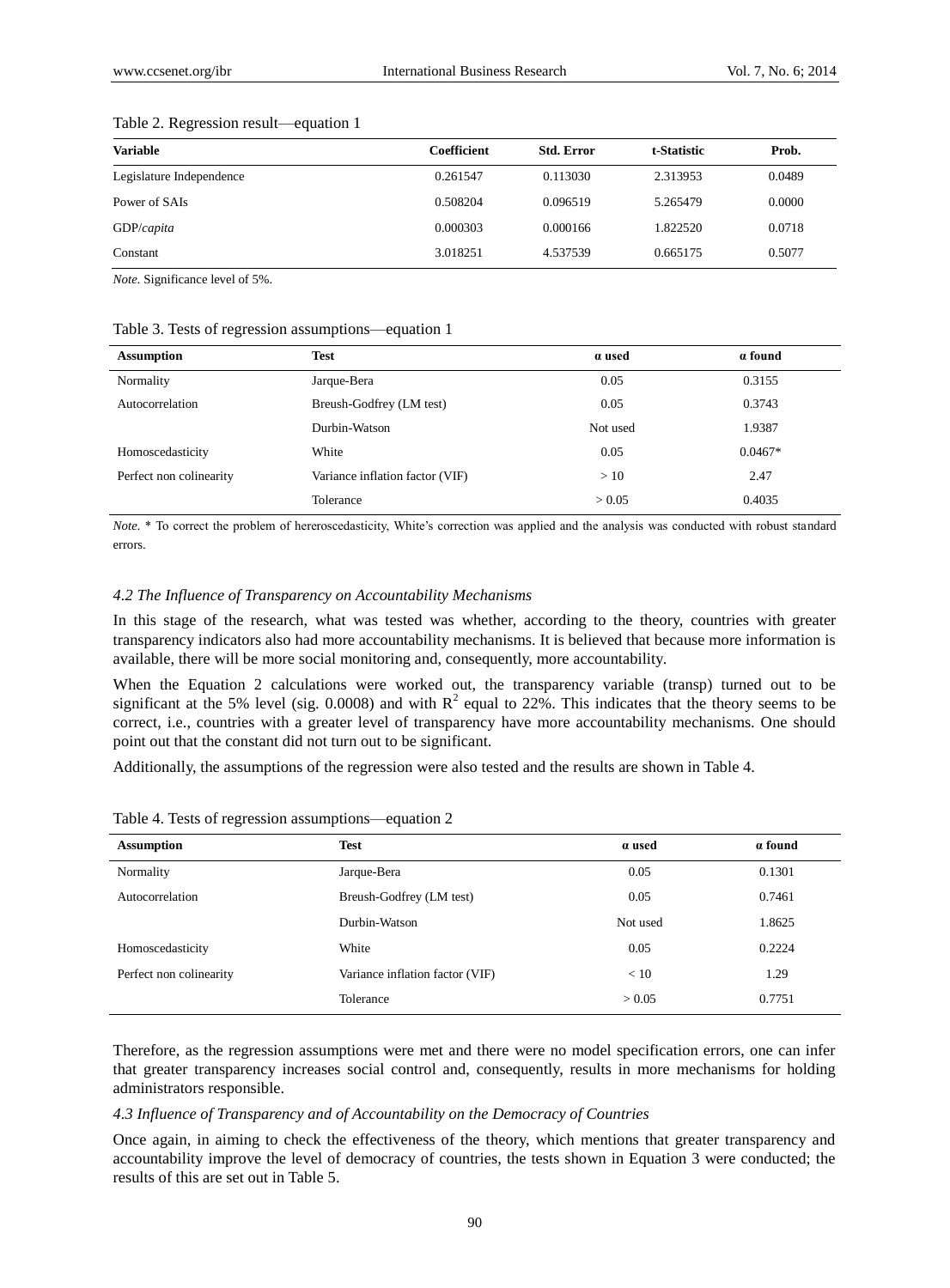| <b>Variable</b>        | Coefficient | <b>Std. Error</b> | t-Statistic | Prob.  |
|------------------------|-------------|-------------------|-------------|--------|
| Degree of Transparency | 0.050752    | 0.006942          | 7.310891    | 0.0000 |
| Accountability         | 0.004801    | 0.002826          | 1.699270    | 0.0928 |
| GDP/capita             | 3.10E-05    | 1.37E-05          | 2.263034    | 0.0261 |
| Constant               | 2.953560    | 0.276683          | 10.67487    | 0.0000 |

#### Table 5. Regression result—equation 3

As can be seen in Table 5, the transparency variable turned out to be significant at 5%, whereas the accountability variable was significant only at the 10% level. Thus, one can state not only that transparency improves accountability, but that the two together improve the level of a country's democracy, since a greater and better level of information results in greater political or legal accountability and, consequently, in people having greater power to choose and punish their administrators.

One should point out that the model's  $R^2$  was 66%, which indicates that a major portion of the variation in the level of democracy of the countries studied is explained by transparency and accountability jointly.

For one to be able to use a model to make inferences, it is necessary for the linear regression assumptions to be supported. Thus, in seeking to prove the effectiveness of the model and support for the regression assumptions, the same were tested. The results of this are shown in Table 6.

|  |  | Table 6. Tests of regression assumptions—equation 3 |  |
|--|--|-----------------------------------------------------|--|
|  |  |                                                     |  |

| <b>Assumption</b>       | <b>Test</b>                     | a used   | a found  |
|-------------------------|---------------------------------|----------|----------|
| Normality               | Jarque-Bera                     | 0.05     | 0.6162   |
| Autocorrelation         | Breush-Godfrey (LM test)        | 0.05     | 0.4702   |
|                         | Durbin-Watson                   | Not used | 1.9927   |
| Homoscedasticity        | White                           | 0.05     | $0.051*$ |
| Perfect non-colinearity | Variance inflation factor (VIF) | >10      | 3.00     |
|                         | Tolerance                       | > 0.05   | 0.3323   |

*Note.* \* To correct the problem of heteroscedasticity, White's correction was applied and the analysis was conducted with robust standard errors.

Given that all the assumptions were supported, one can infer from Equations 2 and 3 that transparency increases accountability and that the two together improve the level of democracy of countries. In this sense, one can state that transparency is a major factor for consolidating the accountability of countries and, therefore, that the population should demand it.

#### *4.4 Influence of Transparency and Accountability on the Level of Corruption of Countries*

Finally, aiming to identify the relevance of transparency and accountability in regard to corruption in countries, the calculations pertaining to Equation 4 were carried out. The coefficients, levels of significance and probabilities are shown in Table 7.

| Variable               | Coefficient | <b>Std. Error</b> | t-Statistic | Prob.  |
|------------------------|-------------|-------------------|-------------|--------|
|                        |             |                   |             |        |
| Degree of Transparency | 0.023048    | 0.006743          | 3.417898    | 0.0010 |
| Accountability         | 0.003080    | 0.002398          | 1.284747    | 0.2023 |
| GDP/capita             | 8.639102    | 1.512260          | 5.712709    | 0.0000 |
| Constant               | 1.559865    | 0.233530          | 6.679500    | 0.0000 |

Table 7. Regression result—equation 4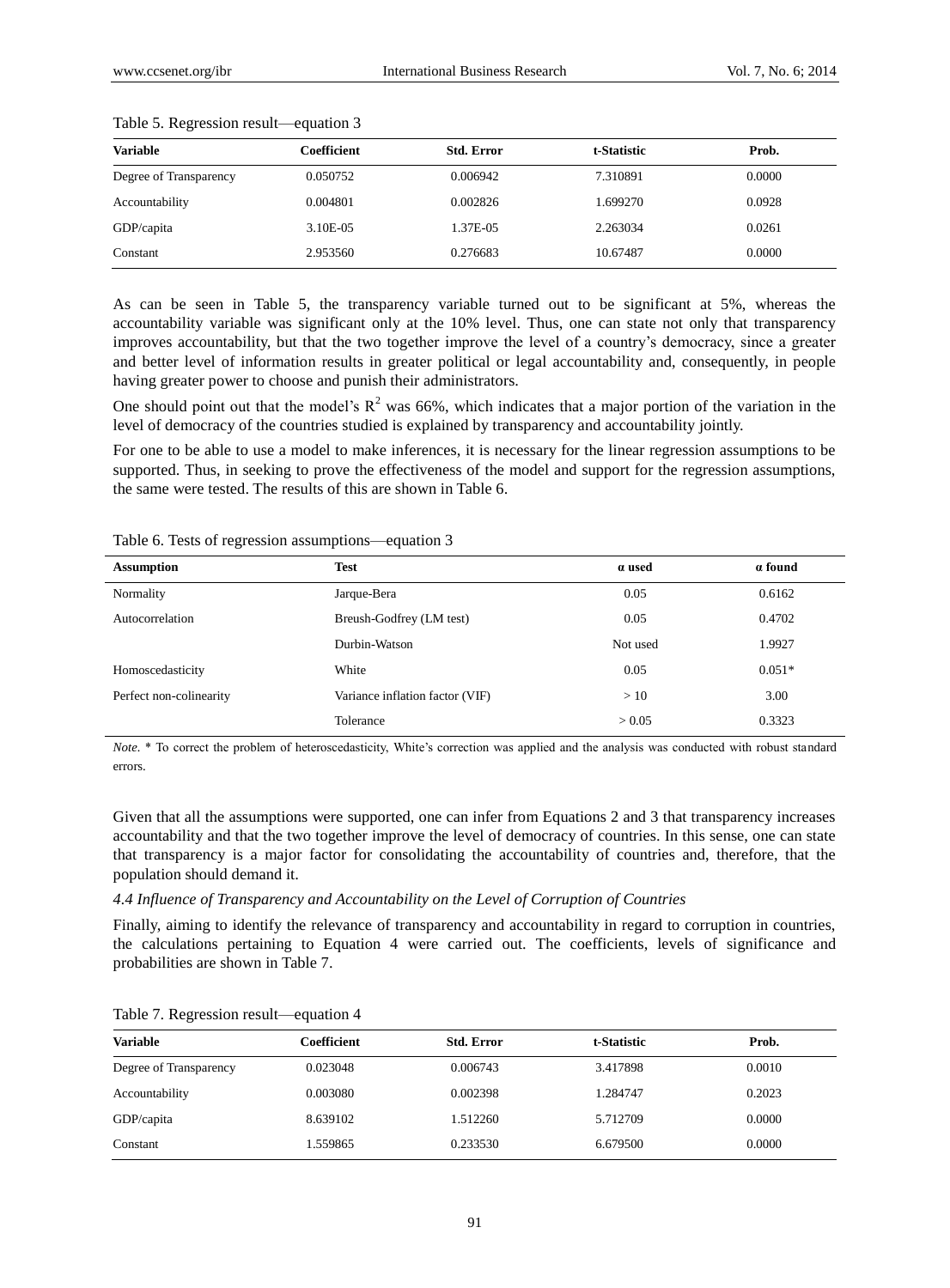As one can see in Table 7, the transparency, GDP/capita (wealth) and the constant were significant in the tested model. The accountability variable turned out not to be significant. As the regression  $R^2$  was 67.92%, one can infer that transparency does indeed reduce corruption, as more information generates more social pressure and a stronger demand for more efficient democratic institutions.

The assumptions of this model were tested to verify its effectiveness and to enable us to make inferences as a result. As the model was approved in all the assumptions, one can use it to make inferences about the transparency of countries. The results of this are shown in Table 8.

| <b>Assumption</b>       | <b>Test</b>                     | a used   | a found   |
|-------------------------|---------------------------------|----------|-----------|
| Normality               | Jarque-Bera                     | 0.05     | 0.0870    |
| Autocorrelation         | Breush-Godfrey (LM test)        | 0.05     | 0.1130    |
|                         | Durbin-Watson                   | Not used | 2.3501    |
| Homoscedasticity        | White                           | 0.05     | $0.0132*$ |
| Perfect non colinearity | Variance inflation factor (VIF) | >10      | 3.1172    |
|                         | Tolerance                       | > 0.05   | 0.3208    |

Table 8. Tests of regression assumptions—equation 4

*Note.* \* To correct the problem of heteroscedasticity, White's correction was applied and the analysis was conducted with robust standard errors.

According to the previously presented models, one can infer that in countries where the budgetary process occurs under the supervision of SAIs and legislatures that are independent and with constitutionally defined powers, there is greater fiscal transparency, which is evidence of the relevance of these institutions for the fiscal transparency of countries.

In addition, the study indicated that countries with greater transparency have more accountability mechanisms and that both transparency and accountability are strongly associated with the level of democracy. Finally, one also saw that transparency reduces corruption, indicating the relevance of transparency to the democratic, economic and financial process of countries.

#### **5. Conclusion**

This study aimed to identify the effectiveness of SAIs and of legislatures on the fiscal (budgetary) transparency of the countries included in the Open Budget Index 2010 and, additionally, to verify the effectiveness of the theory, which states that greater transparency improves democracy and reduces corruption.

What was found was that, indeed, countries with more SAIs with greater independence and greater constitutionally defined power have greater transparency, since these institutions, thanks to their greater power and independence from the executive, can act on the basis of interests that are different from those of the executive, thus reducing conflicts of interest between those who govern and those who are governed.

Furthermore, the study also found that in those countries where the legislatures have independent budgetary processes, with powers to approve, veto and amend budgets, transparency was greater. This indicates that both individually and jointly the independence of the legislatures and SAIs helps to make the budgetary process more transparent, allowing the public to monitor it and, consequently, to demand accountability and to reward public administrators by keeping them in power in the positions to which they are elected.

Regarding the accountability mechanisms, what the study found is that they are associated with greater transparency, but with low representativeness. This finding should not be considered to be odd, since more accountability mechanisms will not imply greater transparency and the existence of the latter makes more accountability mechanisms possible, provided the democratic institutions of a country are efficient. Moreover, accountability can occur in the electoral process, as voters may punish public administrators by not reelecting them for a new term. Even though this last hypothesis was not tested in this study, there is evidence that the existence of information about the conduct of administrators at the head of public business does have an influence on the process of determining votes. The perception of corruption, when it acquires a public dimension, can interrupt political careers previously seen as promising.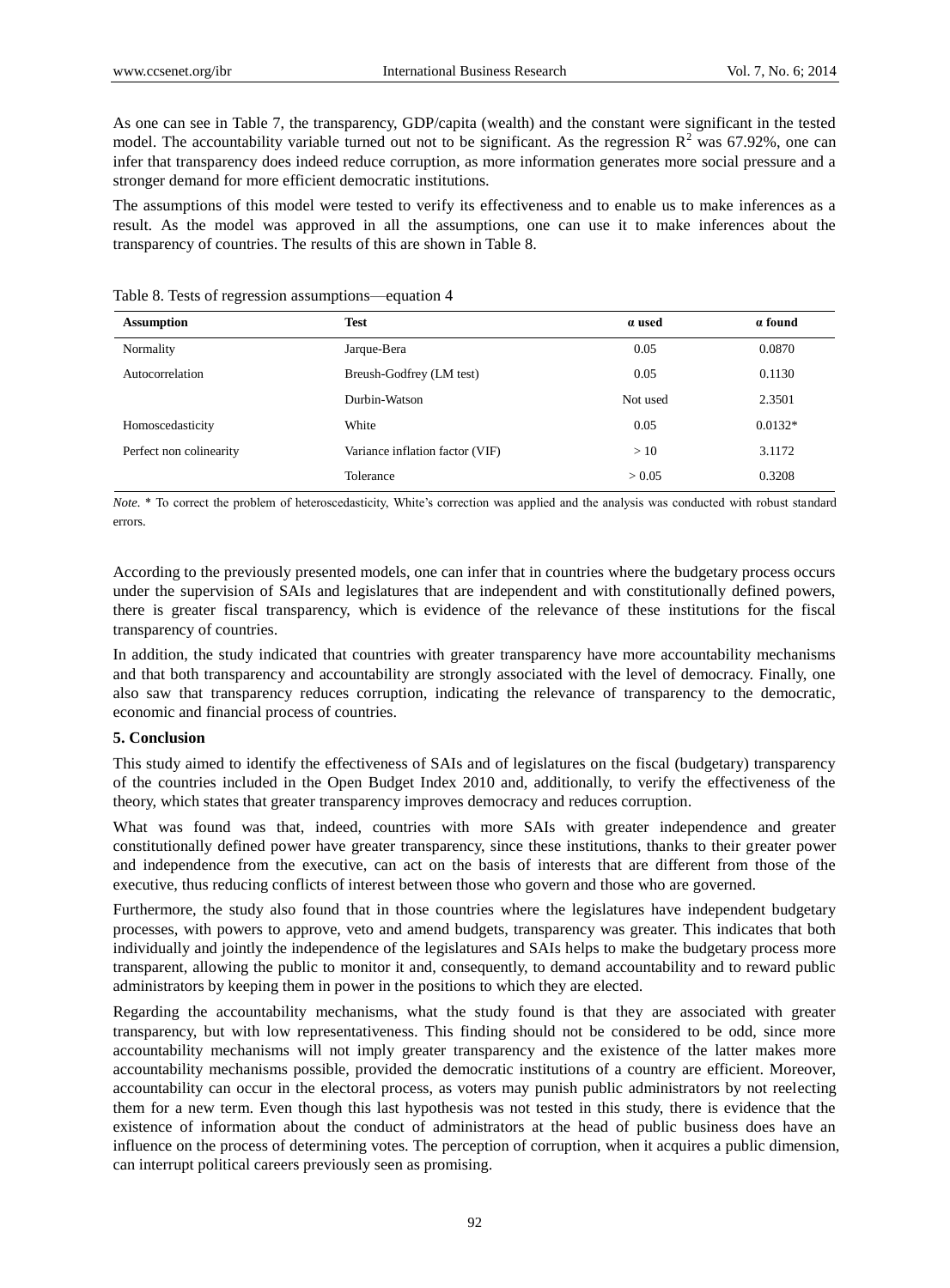In line with the theory, the study also found that when transparency increases, it brings democracy in its wake and, as a result of greater transparency and greater democracy, corruption tends to fall. Thus, besides confirming the effectiveness of the theories, the study also identified the effectiveness of the roles of the legislatures and of the SAIs in the transparency process, bringing into evidence the importance of transparency in the process of democratic consolidation, since it enables citizens to become aware of relevant information in order to punish or reward administrators and to demand from the existing institutions greater efficiency in the punishment of these administrators as far as concerns their misuse of public funds. Consequently, transparency leads to greater democracy and less corruption.

In this sense, the responsibility of citizens in the electoral process becomes increasingly important, because when they elect good representatives to parliament there is a possibility of a more consistent and independent legislature. Moreover, to consolidate transparency and accountability and to reduce corruption, it is essential for the people to take part in the political and information process. For this participation to become effective, people must have analytical and critical capabilities regarding the political and administrative process, in order to punish administrators based on sound information.

Finally, it is suggested that future research should investigate whether countries with greater transparency have fairer costs of raising financial resources than less transparent countries; whether divulging deficits and surpluses influences the results of elections; and how the contractual relationship between states and international organisms influences budgetary transparency.

#### **References**

- Alt, J. E., & Lassen, D. D. (2006). Fiscal transparency, political parties, and debt in OECD countries. *European Economic Review*, *50*(6), 1403–1439. http://dx.doi.org/10.1016/j.euroecorev.2005.04.001
- Alt, J. E., Lassen, D. D., & Rose, S. (2006). The Causes of Fiscal Transparency: Evidence from the U.S. States. *IMF Staff Papers*, *53*, 30–57. Retrieved from http://www.jstor.org/stable/30036021
- Arantes, R. B., Loureiro, M. R., Couto, C., & Teixeira, M. A. C. (2010). Controles democráticos sobre a administração pública no Brasil. In M. R. Loureiro, F. L. Abrucio, & R. S. Pacheco (Eds.), *Burocracia e Política no Brasil: Desafios para a ordem democrática no século XXI* (pp. 109–147). Rio de Janeiro: FGV.
- Ball, C. (2009). What is Transparency? *Public Integrity*, *11*(4), 293–308. http://dx.doi.org/10.2753/PIN1099-9922110400
- Bernoth, K., & Wolff, G. B. (2008). Fool the markets? Creative accounting, fiscal transparency and sovereign risk premia. *Scottish Journal of Political Economy*, *55*(4), 465–487. http://dx.doi.org/10.1111/j.1467-9485.2008.00462.x
- Bessette, J. M. (2001). Accountability: Political. In N. J. Smelser & P. B. Baltes (Eds.), *International Encyclopedia of the Social & Behavioral Sciences* (pp. 38–41). Amsterdam: Elsevie. http://dx.doi.org/10.1016/B0-08-043076-7/01091-3
- Chandy, L., & Kharas, H. (2011). Why Can't We All Just Get Along? The Practical Limits to International Development Cooperation. *Journal of International Development*, *23*(5), 739–751. http://dx.doi.org/10.1002/jid.1797
- Colecchia, A., & Schreyer, P. (2002). The contribution of information and communication technologies to economic growth in nine OECD countries. *OECD Economic Studies*, *34*, 153–171. Retrieved from http://www.oecd.org/economy/productivityandlongtermgrowth/2496902.pdf
- Cuillier, D., & Piotrowski, S. J. (2009). Internet information-seeking and its relation to support for access to government records. *Government Information Quarterly*, *26*(3), 441–449. http://dx.doi.org/10.1016/j.giq.2009.03.001
- Florini, A. (2007). The Battle over transparency. In A. Florini (Ed.), *The Right to Know: Transparency for an Open World* (pp. 1–16). New York: Columbia University Press.
- Fox, J. (2006). Government transparency and policymaking. *Public Choice*, *131*(1–2), 23–44. http://dx.doi.org/10.1007/s11127-006-9103-3
- Grigorescu, A. (2003). International Organizations and Government Transparency: Linking the International and Domestic Realms. *International Studies Quarterly*, *47*(4), 643–667. http://dx.doi.org/10.1046/j.0020-8833.2003.04704003.x
- Hagen, J. V. (2007). Budgeting Institutions for Better Fiscal Performance. In A. Shah (Ed.), *Budgeting and*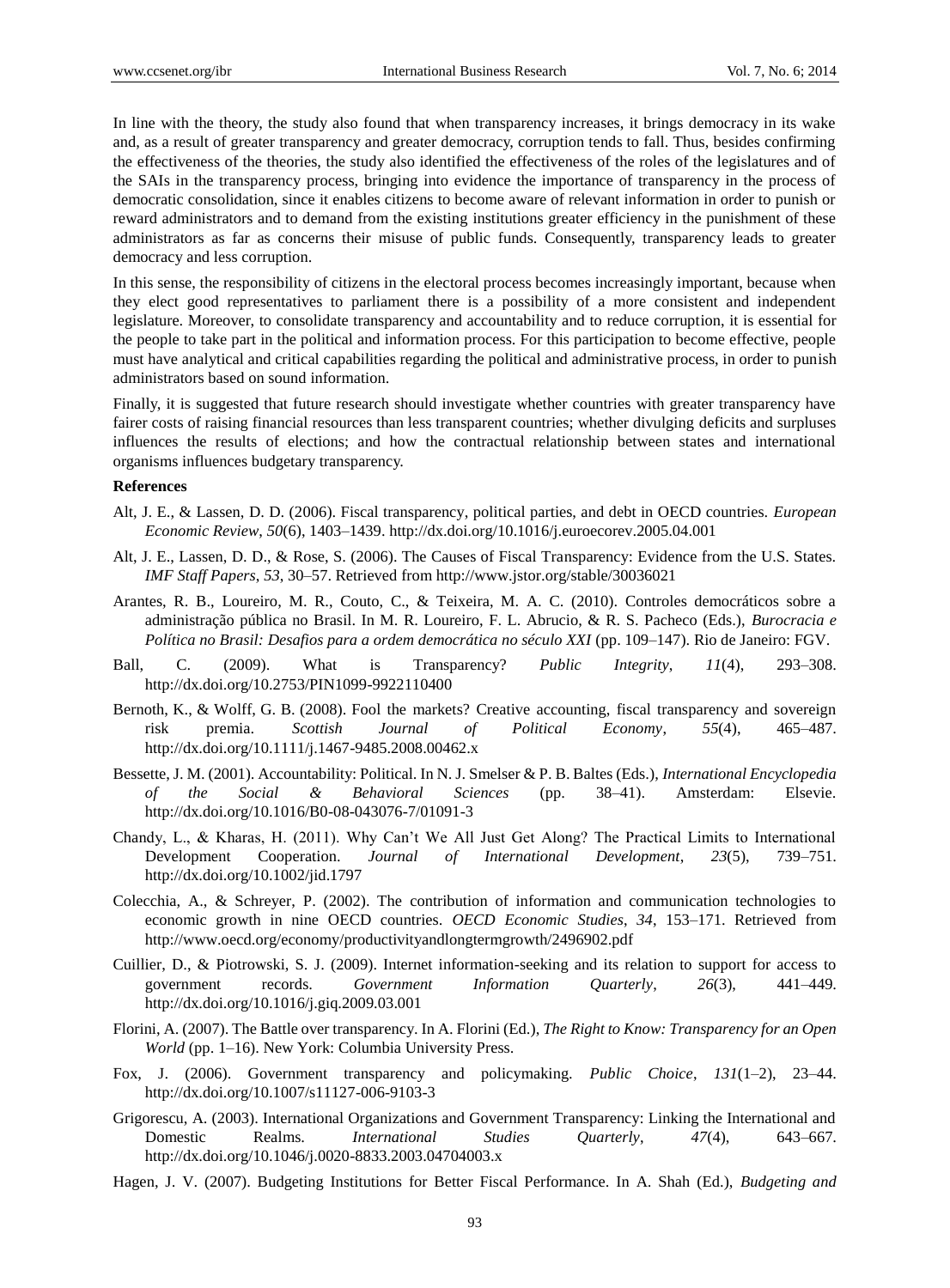*Budgetary Institutions* (pp. 27–51). Washington DC: The Wolrd Bank.

- Hall, P. A., & Taylor, R. C. R. (2003). As três versões do neo-institucionalismo. *Lua Nova: Revista de Cultura E Política*, *58*, 193–223. http://dx.doi.org/10.1590/S0102-64452003000100010
- Hallerberg, M., & Wolff, G. B. (2008). Fiscal institutions, fiscal policy and sovereign risk premia in EMU. *Public Choice*, *136*(3–4), 379–396. http://dx.doi.org/10.1007/s11127-008-9301-2
- Heald, D. (2003). Fiscal Transparency: Concepts, Measurement and UK Practice. *Public Administration*, *81*(4), 723–759. http://dx.doi.org/10.1111/j.0033-3298.2003.00369.x
- Heppke-Falk, K. H., & Wolff, G. B. (2008). Moral Hazard and Bail-Out in Fiscal Federations: Evidence for the German Lnder. *Kyklos*, *61*(3), 425–446. http://dx.doi.org/10.1111/j.1467-6435.2008.00411.x
- Holzner, B., & Holzner, L. (2006). *Transparency in global change: the vanguard of the open society*. Pittsburgh: University of Pittsburgh Press.
- Hood, C. (2006). Transparency in historical perspective. In C. Hood & D. Heald (Eds.), *Transparency: The Key to Better Governance?* (pp. 3–23). New York: Oxford University Press. http://dx.doi.org/10.5871/bacad/9780197263839.003.0001
- IBP. (2010). International Budget Partnership. *Open Budget Survey 2010*. Retrieved March 18, 2014, from http://internationalbudget.org/what-we-do/open-budget-survey/full-report/
- Kaufman, D. (2005). *Special Report, Transparency Matters: The "Second Generation" of Institutional Reform'*.
- Kaufmann, D., Kraay, A., & Mastruzzi, M. (2005). Governance Matters IV: Governance Indicators for 1996–2004. *SSRN Electronic Journal*. http://dx.doi.org/10.2139/ssrn.718081
- Kopits, G., & Craig, J. (1998). *Transparency in government operations*. Retrieved from http://www6.iadb.org/leg/Seminar/Documents/Transparency Kopitz Eng.pdf
- Matias-Pereira, J. (2002). Reforma do Estado e transparência: estratégias de controle da corrupção no Brasil. Retrieved from http://repositorio.bce.unb.br/handle/10482/940
- Meijer, A. (2009). Understanding modern transparency. *International Review of Administrative Sciences*, *75*(2), 255–269. http://dx.doi.org/10.1177/0020852309104175
- Mulgan, R. (2007). Truth in government and the politicization of public service advice. *Public Administration*, *85*(3), 569–586. http://dx.doi.org/10.1111/j.1467-9299.2007.00663.x
- O'Neill, O. (2006). Transparency and the ethics of communication. In C. Hood & D. Heald (Eds.), *Transparency: The Key to Better Governance?* (Vol. 2, pp. 75–90). New York: Oxford University Press. http://dx.doi.org/10.5871/bacad/9780197263839.003.0005
- Oliver, R. E. (2004). *What is Transparency*. New York: McGraw Hill Professional.
- Pallas, C. L., & Urpelainen, J. (2011). NGO monitoring and the legitimacy of international cooperation: A strategic analysis. *The Review of International Organizations*, *7*(1), 1–32. http://dx.doi.org/10.1007/s11558-011-9125-6
- Pasquier, M., & Villeneuve, J. P. (2007). Organizational barriers to transparency: a typology and analysis of organizational behaviour tending to prevent or restrict access to information. *International Review of Administrative Sciences*, *73*(1), 147–162. http://dx.doi.org/10.1177/0020852307075701
- Philipps, L., & Stewart, M. (2008). Defining Fiscal Transparency: Transnational Norms, Domestic Laws and the Politics of Budget Accountability. *CLPE Research Paper*, *4*(7). Retrieved from http://www.celrl.law.unimelb.edu.au/download.cfm?downloadfile=748829F0-A60A-11E1-8CF00050568D 0140&typename=dmFile&fieldname=filename
- Piotrowski, S. J. (2007). *Governmental Transparency in the Path of Administrative Reform*. Albany: State University of New York Press.
- Prado, O., M., R. M., & Diniz, E. (2012). Governo eletrônico e transparência: olhar crítico sobre os portais do governo federal brasileiro. In J. A. G. Pinho (Ed.), *Estado, sociedade e interações digitais: expectativas democráticas* (pp. 13–39). Salvador: Editora EDUFBA.
- Przeworski, A. (2010). *Democracy and the limits of self-government* (9th ed.). New York: Cambridge University Press. http://dx.doi.org/10.1017/CBO9780511778490
- Relyea, H. C. (2009). Federal freedom of information policy: Highlights of recent developments. *Government*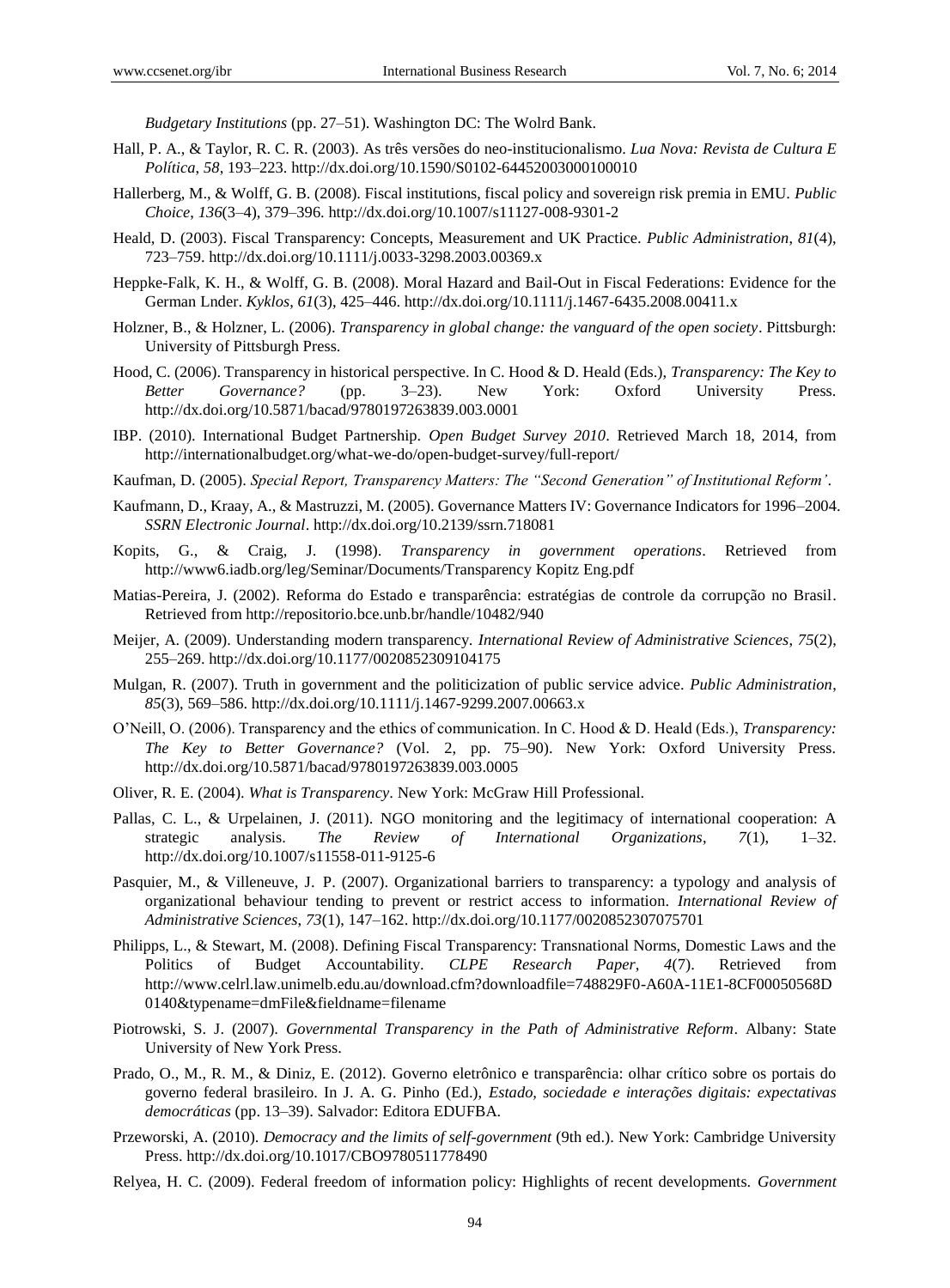*Information Quarterly*, *26*(2), 314–320. http://dx.doi.org/10.1016/j.giq.2008.12.001

- Ribeiro, R. J. (2000). *A sociedade contra o social: o alto custo da vida pública no Brasil*. São Paulo: Companhia das Letras.
- Santiso, C. (2004). Legislatures and budget oversight in Latin America: Strengthening public finance accountability in emerging economies. *OECD Journal on Budgeting*, *4*(2), 47–77. Retrieved from http://citeseerx.ist.psu.edu/viewdoc/download?doi=10.1.1.177.2359&rep=rep1&type=pdf
- Sartori, G. (1994). *A teoria democrática revisitada*. São Paulo: Editora Ática.
- Schedler, A. (1999). Conceptualizing accountability. In A. Schedler, L. Diamond, & M. F. Plattner (Eds.), *The self-restraining state. Power and accountability in new democracies* (pp. 13–28). London: Lynne Rienner Publishers.
- Shuler, J. A., Jaeger, P. T., & Bertot, J. C. (2010). Implications of harmonizing the future of the federal depository library program within e-government principles and policies. *Government Information Quarterly*, *27*(1), 9– 16. http://dx.doi.org/10.1016/j.giq.2009.09.001
- Silva, M. F. G. (2001). *A economia política da corrupção* (Vol. 2). São Paulo. Retrieved from http://www.transparencia.org.br/docs/MFernandes1.pdf

Speck, B. W. (2002). *Caminhos da transparência* (p. 516). Campinas: Unicamp.

Thompson, J. B. (2002). *O escândalo político*. Petrópolis: Editora Vozes.

## **Notes**

Note 1. Hagen (2007) highlighted that budgetary institutions consist of all the rules and regulations according to which budgets are prepared, approved and implemented.

Note 2. Acronym for *Supreme Audit Institution*. In Brazil, this is the Federal Accounts Court (*Tribunal de Contas da União—TCU)*. Regarding the institutional development and constitutional duties of the *TCU*, see Teixeira (2010).

Note 3. The *Open Budget Index* is an independent piece of research conducted biannually by the Open Budget Partnership and its objective is to build a comparative and regular measure of budgetary transparency and accountability worldwide.

#### **Appendix**

Appendix 1. List of countries in the sample

| N. | Country            | N. | Country                  | N. | Country                |
|----|--------------------|----|--------------------------|----|------------------------|
| 1  | Afghanistan        | 32 | Spain                    | 63 | Norway                 |
| 2  | South Africa       | 33 | <b>United States</b>     | 64 | New Zealand            |
| 3  | Albania            | 34 | Phillippines             | 65 | Papua New Guinea       |
| 4  | Germany            | 35 | France                   | 66 | Pakistan               |
| 5  | Angola             | 36 | Ghana                    | 67 | Peru                   |
| 6  | Saudi Arabia       | 37 | Georgia                  | 68 | Poland                 |
| 7  | Algeria            | 38 | Guatemala                | 69 | Portugal               |
| 8  | Argentina          | 39 | <b>Equatorial Guinea</b> | 70 | United Kingdom         |
| 9  | Azerbaijan         | 40 | Honduras                 | 71 | Democratic. Rep. Congo |
| 10 | Bangladesh         | 41 | Yemen                    | 72 | Republic of Kyrgystan  |
| 11 | <b>Bolivia</b>     | 42 | India                    | 73 | Dominican Republic     |
| 12 | Bosnia-Herzegovina | 43 | Indonesia                | 74 | Tchek Republic         |
| 13 | <b>Botswana</b>    | 44 | Iraq                     | 75 | Romania                |
| 14 | <b>Brazil</b>      | 45 | Italy                    | 76 | Rwanda                 |
| 15 | <b>Bulgaria</b>    | 46 | Jordan                   | 77 | Russia                 |